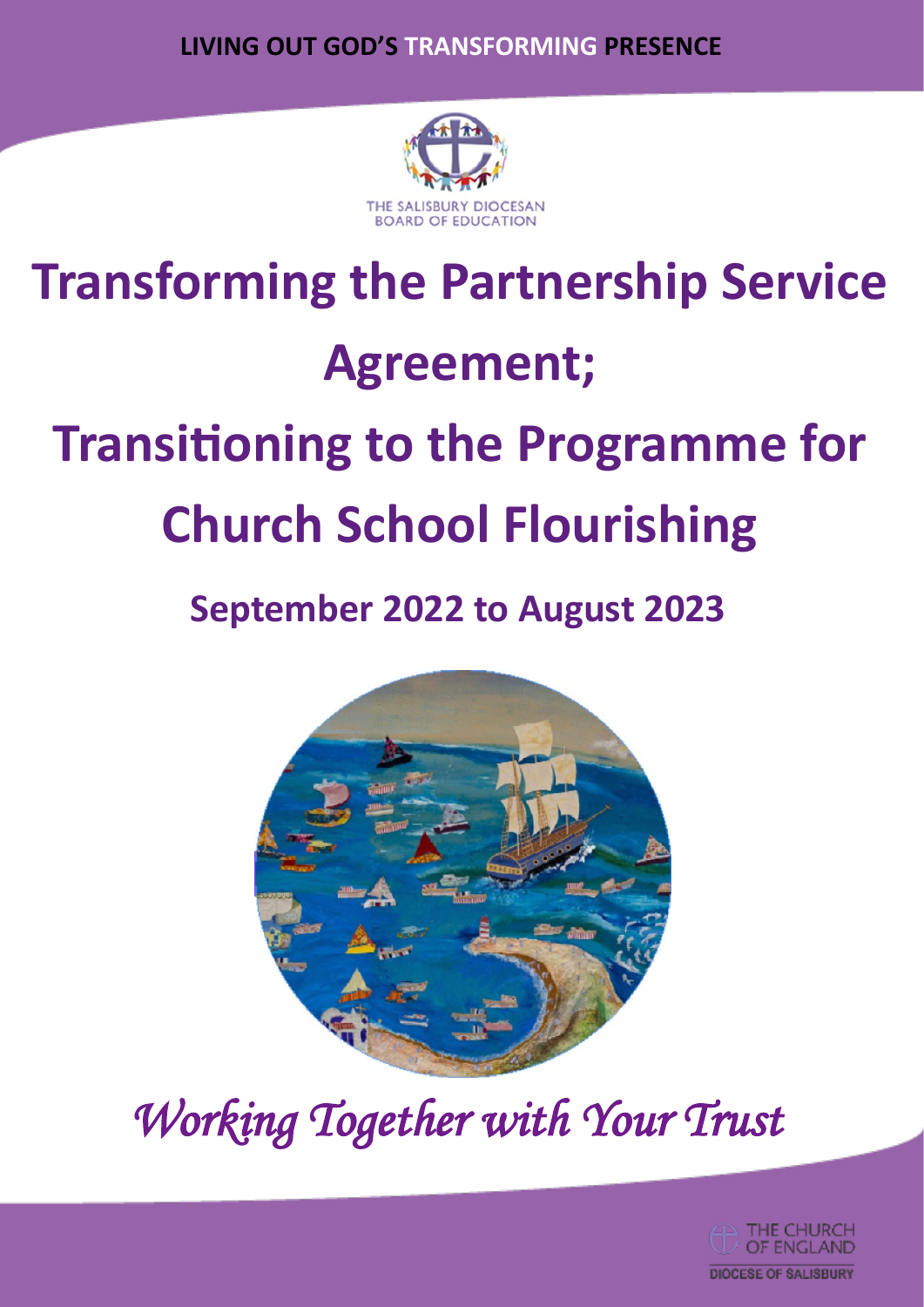

## **PSA: Vision and Transformation**

During the Autumn term (2021) and into the early Spring term (2022) the SDBE set out to share the long-term vision with Trusts and Headteachers through a series of conversations. We are really excited by the vision, detailing a transforming partnership with schools and Trusts, and were pleased at how positively it was received and the fruitful conversations regarding the future shape of the SDBE and how we support church school flourishing in a changing education landscape. If you missed the series of conversations or would like a recap of the details covered, please click **[here](https://youtu.be/kOtW-SHKZuE)** to watch a short video capturing key aspects of our vision.

We have named this vision as the "**Programme for Church School Flourishing**'' (PCSF); it is an exciting piece of work pushing the boundaries of Diocese, Trust and school partnerships, building on the knowledge, skills and wisdom held by Trust leaders set with a heart of innovation, deep reflective thinking and a focus on building and equipping others inspired by the story of Nehemiah and the vision shared in **Nehemiah 2:18** '*Let us rise up and build*.'

As your Trust is participating in Phase 1 of the **Programme for Church School Flourishing** the PSA offer will look different to the well-established coverage school leaders expect of the SDBE. Trust Leaders have engaged with SDBE led training enriching and deepening the expertise of your Trusts to Lead Church School Flourishing and Champion Church School Recruitment. The diagram below recognizes this and the PSA reduced to reflect the enhanced wisdom, skills and expertise held in Trusts. Therefore, as the Trust completes the full suite of training of the PCSF the PSA offer will be removed.

#### **As we walk alongside you we will gift the following provision:**

- **Mental health and wellbeing -** Working to encourage good mental health enabling all to flourish and live well together
- **Spiritual Leadership -** Enabling the development of spiritual leadership of school and academy leaders
- **Representing you through strategic engagement** with the Education Of- ce of the Church of England, Ofsted, DfE, RSC, LAs, Teaching School Alliances
- **Advice about school estate and the formation of new schools -** we have much experience in this area
- **Governance -** strategic advice and administration support related to the appointment of Foundation Governors, Trustees and Members
- **SIAMS -** provision of a SIAMS Manager and the development of support to help you prepare for inspection and fulfilment as a church school
- **Model Admissions Arrangements -** provided as a basis for your own policy. There is a statutory requirement for schools to consult on their admissions policy at least once every seven years
- **Strategic engagement with schools causing concern -** working with schools, MATs and education partners to better enable support for schools facing challenges
- **Work with Children and Young People in parishes & schools -** through the development of community hubs, to enable flourishing of children and young people
- **Support from our office-based Education Service Assistants**
- **Critical Incident Support -** from a telephone conversation to pastoral support on site
- ◆ **Provision of a Leavers Service** in partnership with Salisbury Cathedral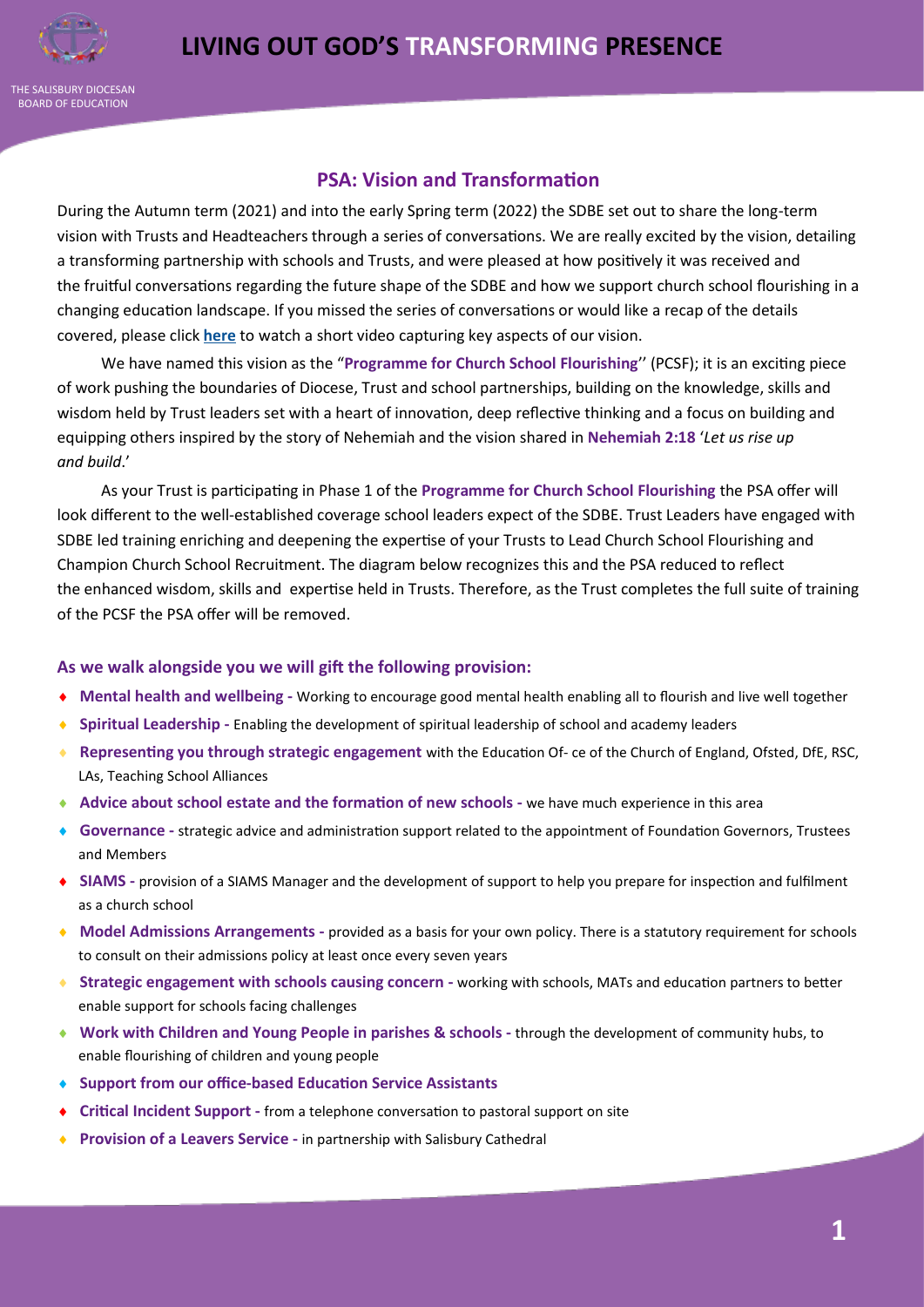

THE SALISBURY DIOCESAN BOARD OF EDUCATION

## **Schools in the Programme for Church School Flourishing (PCSF) will pay £350 +VAT for DBE support.**

The reduced cost of the 2022-23 PSA acknowledges the increasing role of Trust leaders as Leaders for Church School Flourishing and Champions of Church School Recruitment and the decreasing role in SDBE advisers, but also the continued input of DBE officers in the training and equipping of the new PCSF leads.